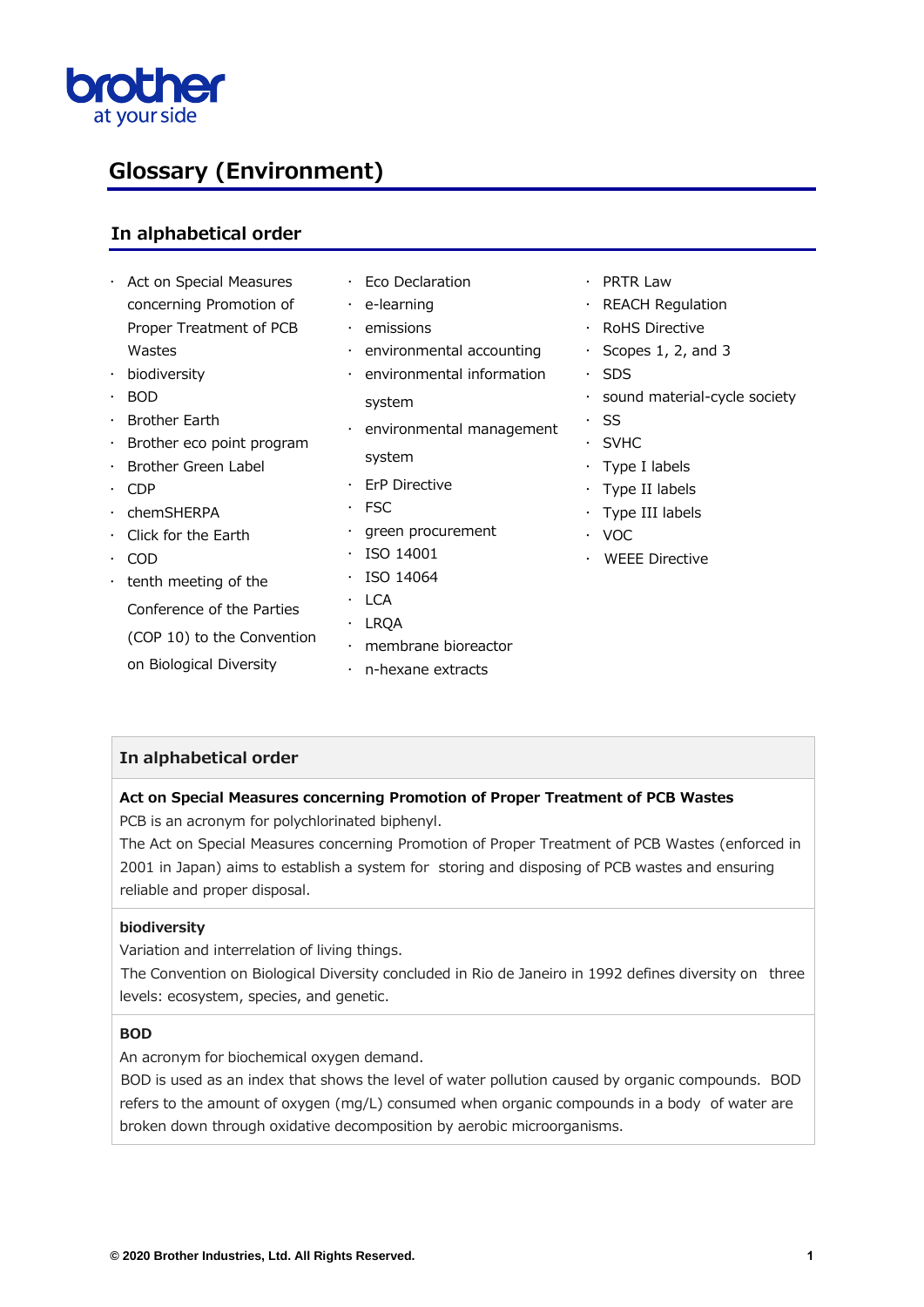

# **Brother Earth (a Brother term)**

Logo and slogan (established in 2010) that symbolize the Brother Group's environmental activities.

The Brother Group's environmental activities are publicized worldwide under the unifying message of "Working with you for a better environment."



# **Brother eco point program (a Brother term)**

To raise the environmental awareness of employees and thus help prevent global warming, eco points are awarded for eco-conscious actions by employees and their families. Eco points are also awarded for used consumables collected from customers. Brother carries out various environmental contribution activities depending on the number of points earned.

# **Brother Green Label (a Brother term)**

Brother's unique environmental label (established in October 2001; revised in February 2007). Brother Industries, Ltd. awards the label to products that meet voluntary environmental standards (Brother Green Label standards) for products.

# **CDP**

An international NPO headquartered in London, U.K.

Since 2003, CDP has been working with institutional investors to request major companies worldwide to disclose information about business risks associated with climate change, business opportunities, greenhouse gas (GHG) emissions, etc. CDP evaluates the collected information and publicizes the results.

# **chemSHERPA**

An acronym for chemical information sharing and exchange under reporting partnership in supply chain.

This is a system for sharing information about chemical substances contained in products in the supply chain. It started operation in 2015 under the initiative of the Japanese Ministry of Economy, Trade and Industry. It conforms to international standards in order to standardize the format and rules for sharing information.

# **Click for the Earth (a Brother term)**

One of Brother's environmental conservation activities that Brother provides with stakeholders. Each visitor is encouraged to choose one activity to support and click the "Donate" button. Brother will make a donation of one yen per click on each visitor's behalf.

Your click will help to regenerate forests and to stop desertification.

# **COD**

An acronym for chemical oxygen demand.

COD is used as an index that shows the level of water pollution caused by organic compounds. COD refers to the amount of oxygen (mg/L) consumed when organic compounds in a body of water are chemically decomposed by oxidizing agents (potassium permanganate or potassium dichromate).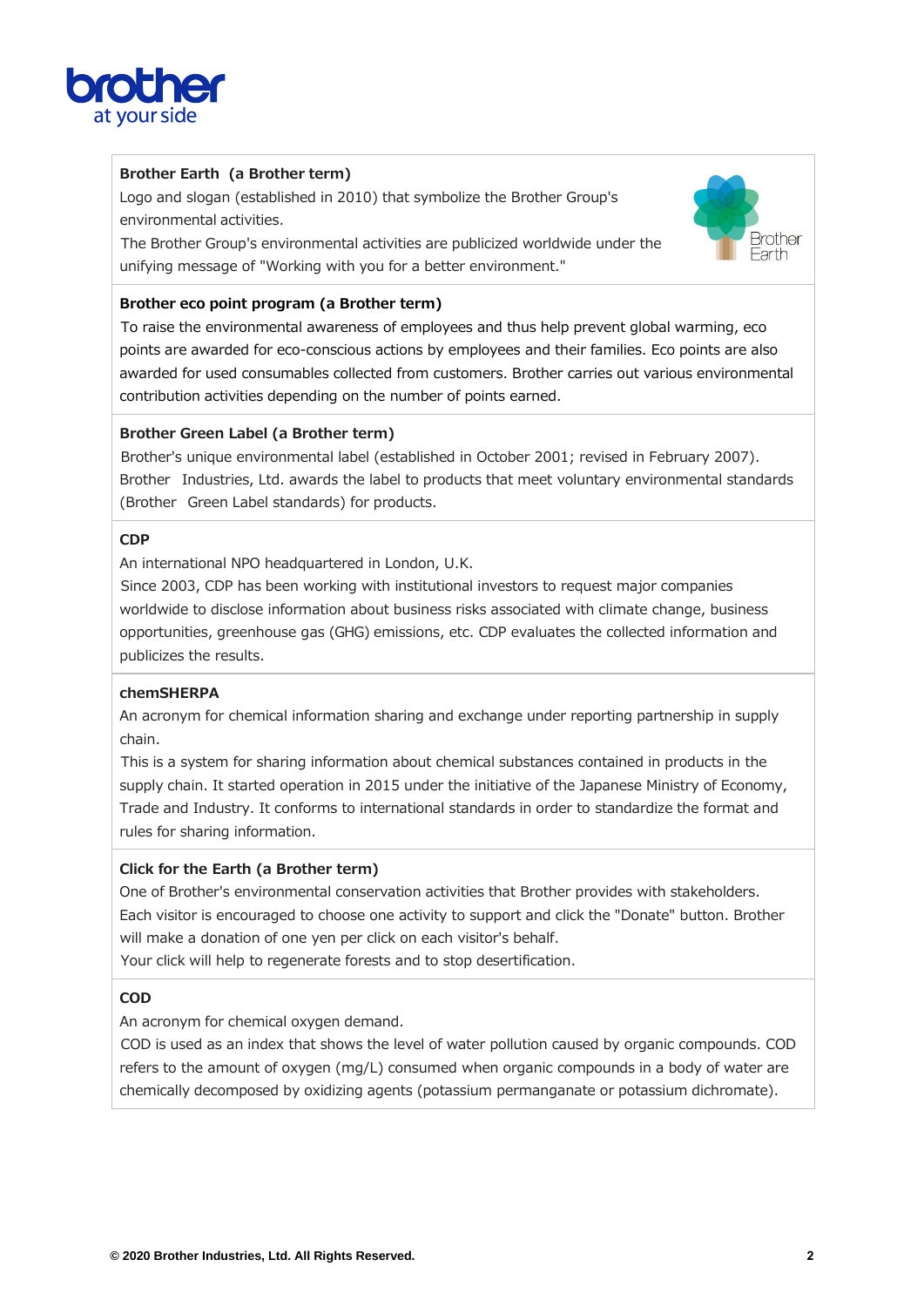

# **tenth meeting of the Conference of the Parties (COP 10) to the Convention on Biological Diversity**

The tenth meeting of the Conference of the Parties (COP 10) to the Convention on Biological Diversity that was held in Nagoya City, Aichi Prefecture. At COP 10, the Strategic Plan for Biodiversity 2011–2020 (commonly known as the Aichi Biodiversity Targets) was adopted to take effective and urgent action to halt the loss of biodiversity.

## **Eco Declaration (ECMA370)**

The Eco Declaration is a standardized format and system for disclosing the environmental characteristics of electric home appliances (including fax machines and All-in-Ones) in Europe. The Eco Declaration is useful for comparing two or more products.

#### **e-learning**

Learning/education and training using the Internet (or an intranet).

#### **emissions**

Substances emitted or released primarily into the atmosphere.

### **environmental accounting**

A mechanism that enables companies, etc., to realize the cost of environmental conservation in business operations and the effect derived from the activities, and to take measurements and report as quantitatively as possible (in monetary or physical units), in pursuit of sustainable development.

#### **environmental information system (a Brother term)**

The Brother Group established its proprietary environmental information system in cooperation with suppliers to investigate, avoid the use of, and manage chemical substances contained in products. The environmental information system has been improved to quickly comply with laws and regulations in respective countries.

#### **environmental management system**

A mechanism (e.g. a framework, or a procedure) that enables organizations to set and achieve their environmental policies and targets in promoting voluntary environmental conservation activities.

# **ErP Directive (a framework to set ecological design requirements for energy-related products)**

ErP is an acronym for Energy-related Products.

The ErP Directive (enforced in 2005; revised in 2009) establishes a framework for the eco-conscious design of energy-related products, such as air conditioners and refrigerators sold in the EU, to help prevent global warming.

#### **FSC**

An acronym for the Forest Stewardship Council.

FSC is an international organization that promotes responsible management of forests and certifies distribution and processing of timber from forests as well as timber-producing forests themselves.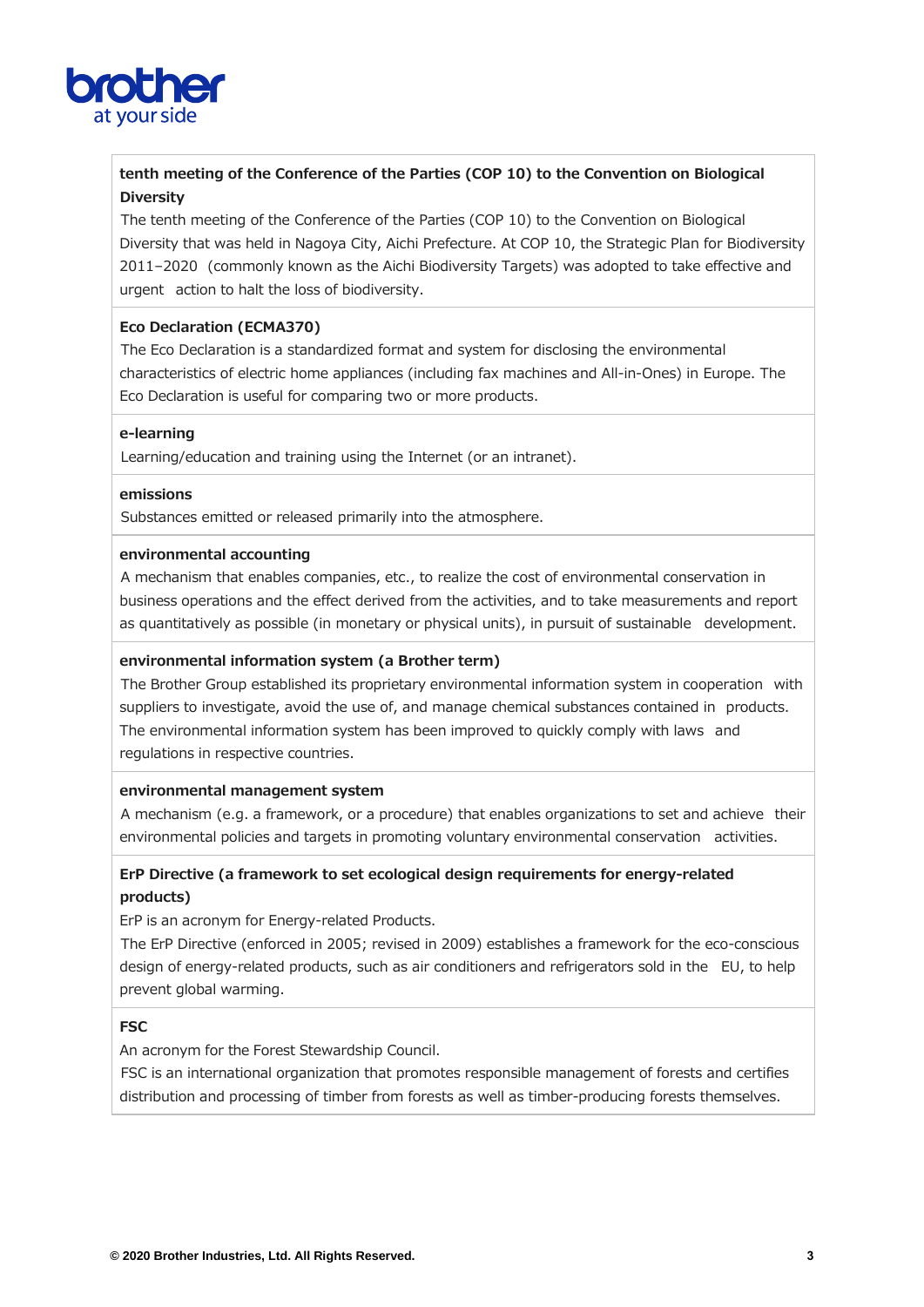

## **green procurement**

Before products and services are purchased, the need for the purchase should be fully considered. If the purchase is necessary, products and services with minimal environmental impact should preferentially be purchased, without focusing solely on price and quality. This concept is called "green purchase." Green procurement refers to procurement of products and services based on the concept of green purchase.

## **ISO 14001**

An international standard for environmental management systems (published in 1996) established by the International Organization for Standardization (ISO).

#### **ISO 14064**

An international standard established by the International Organization for Standardization (ISO) regarding calculation, reporting, and verification of greenhouse gas (GHG) emission reductions in organizations and projects (published in 2006).

## **LCA**

An acronym for life cycle assessment.

A technique for quantitatively evaluating resource input and environmental impact in the product lifecycle (from procurement of raw materials, to production, logistics, use, and disposal) and their potential impact on the global environment and ecosystem.

## **LRQA**

An acronym for Lloyd's Register Quality Assurance Limited.

A certification organization which conducts examinations in the fields of quality, environment, a n d safety and health, etc. LRQA confirms and provides validation and verification regarding greenhouse gas (GHG) emissions.

#### **membrane bioreactor**

This is a type of activated sludge process to purify sewage and industrial wastewater. A filtration membrane is used to separate treated water from activated sludge.

#### **n-hexane extracts**

This is a generic term for nonvolatile substances extracted by n-hexane (volatile liquids that are widely used in solvents). N-hexane extracts are used as an index that shows the oil content (mg/L), etc. in water such as mineral oils and animal/vegetable oils and fats.

# **PRTR Law (Act on Confirmation, etc. of Release Amounts of Specific Chemical Substances in the Environment and Promotion of Improvements to the Management Thereof)**

PRTR is an acronym for Pollutant Release and Transfer Register.

The PRTR Law (enforced in 1999 in Japan) aims to promote voluntary improvement of the management of chemical substances by business operators and to prevent any impediments to the preservation of the environment by taking measures for the confirmation of release amounts, etc. of specific chemical substances in the environment (PRTR) and measures for the provision of information concerning the properties and handling of specific chemical substances (SDS), etc.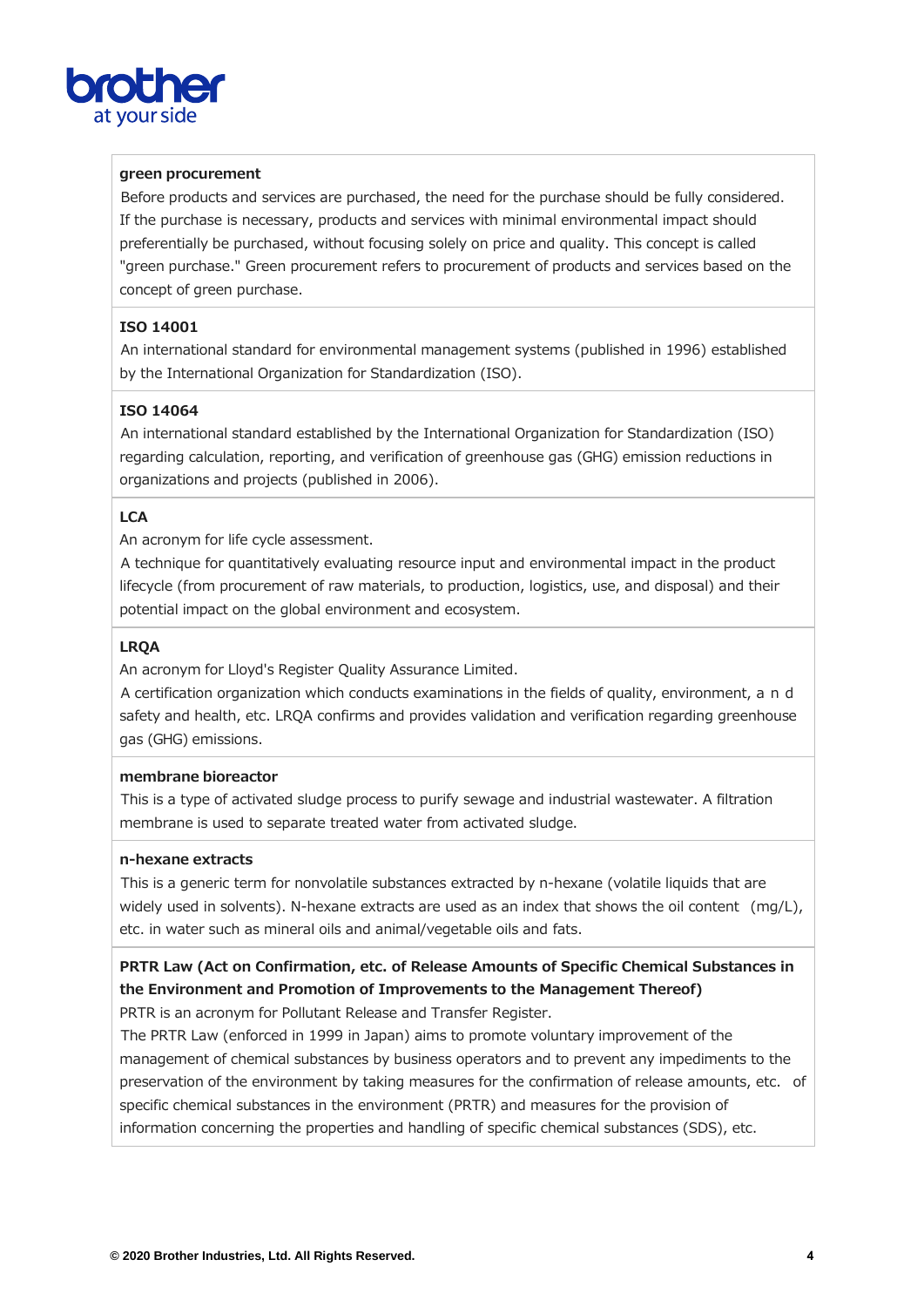

# **REACH Regulation**

REACH is an acronym for Registration, Evaluation, Authorization and Restriction of Chemicals. This regulation on the registration, evaluation, authorization, and restriction of chemical substances in Europe (enforced in 2007) aims to protect human health and the environment.

# **RoHS Directive (directive on the restriction of the use of certain hazardous substances in electrical and electronic equipment)**

RoHS is an acronym for Restriction of Hazardous Substances.

This EU directive (enforced in 2006) prohibits the use of harmful substances contained in electrical and electronic equipment (lead, mercury, cadmium, hexavalent chromium, polybrominated biphenyl (PBB), polybrominated diphenyl ether (PBDE)) in principle.

# **Scopes 1, 2, and 3**

Scopes are components of greenhouse gas (GHG) emissions in the supply chain. The three different scopes help minimize overlapping calculations and identify target gases.

Scope 1: Direct GHG emissions by business operators

Scope 2: Indirect GHG emissions resulting from use of electricity, heat, and steam supplied by other entities

Scope 3: Indirect GHG emissions other than Scope 1 and Scope 2 (emissions by other entities in connection with business operators' activities)

#### **SDS**

An acronym for safety data sheet.

SDSs are documents which provide information about properties and the handling of chemical substances when transferring or supplying designated chemical substances and products containing these chemical substances to other business operators, in order to promote improvements in appropriate management of chemical substances by business operators.

#### **sound material-cycle society**

A society where consumption of natural resources is reduced and environmental impact is minimized.

A sound material-cycle society can be achieved by taking the following steps:

Phase 1: Reducing products, etc. that turn into waste

Phase 2: Reusing waste as resources as much as possible

Phase 3: Properly disposing of waste that cannot be used in any way

#### **SS**

An acronym for suspended solids.

SSs are insoluble suspended solids in water. These solids are called suspended matter in Japanese Industrial Standards (JIS), and suspended solids in environmental and wastewater standards. SSs pass through 2 mm sieves but remain on 1 µm filtration media.

## **SVHC**

An acronym for substances of very high concern.

SVHCs may seriously affect human health and the environment.